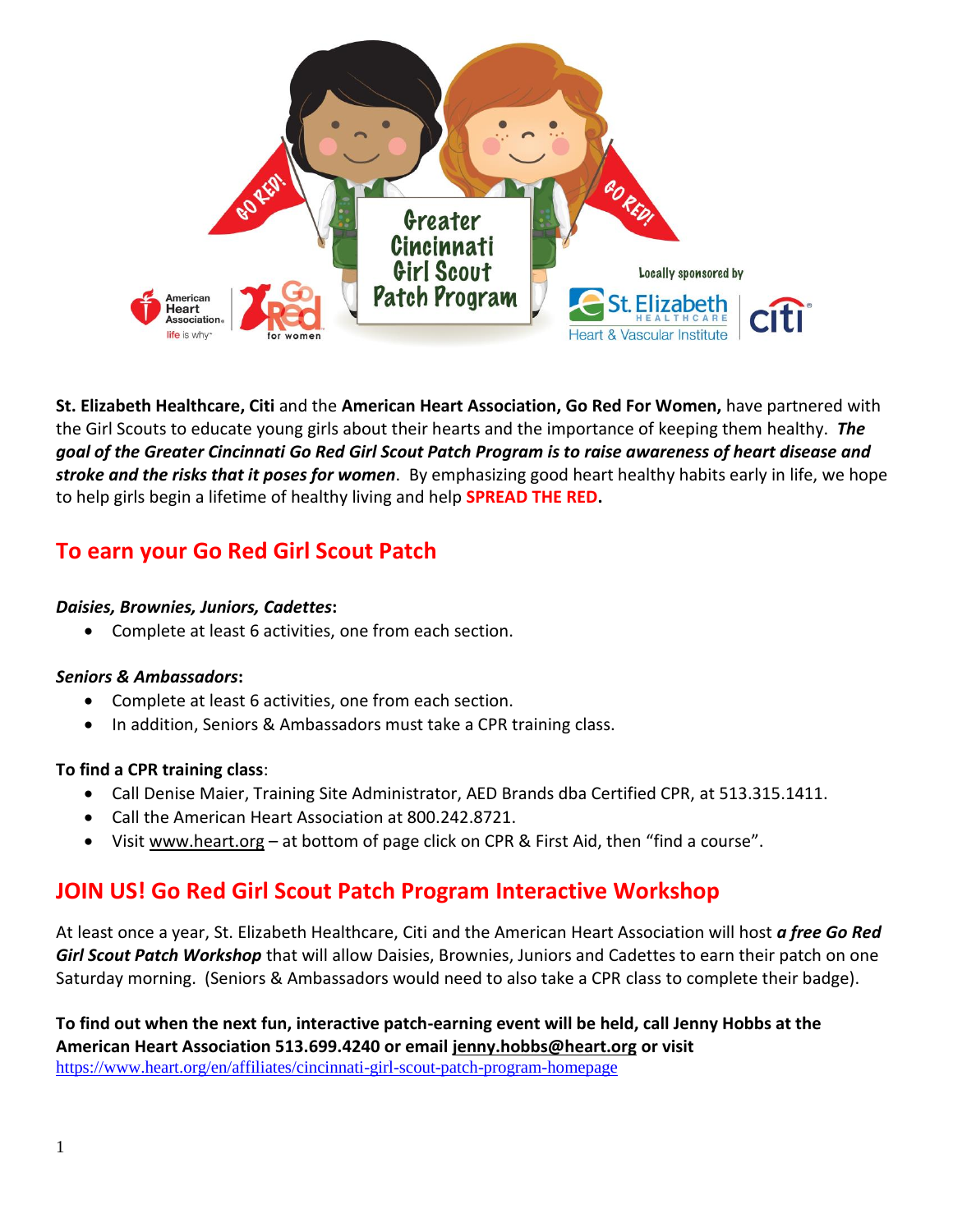## **SECTION ONE:**



### **ACTIVITY OPTION 1:** *How Your Heart Works*

 **Learn about your heart!** Go to think below for a diagram of the heart. Use the handout to teach your troop about the different parts of the heart. http://www.heart.org/idc/groups/heart-public/@wcm/@global/documents/downloadable/ucm\_305688.pdf

**\*\* For older girls: Give them a quiz after reviewing the diagram.** *Use this link to find the diagram of the heart without the label:* http://www.heart.org/idc/groups/heart-public/@wcm/@global/documents/downloadable/ucm\_305570.pdf

*Use this link to find the diagram of the heart with the answers*: http://www.heart.org/idc/groups/heart-public/@wcm/@global/documents/downloadable/ucm\_305569.pdf

**\*\* You can also have your troop take the Heart Facts Quiz to test their knowledge.** *Use this link to find the Hearts Facts Quiz*:

http://www.heart.org/idc/groups/heart-public/@wcm/@global/documents/downloadable/ucm\_305707.pdf *Use this link to find the Hearts Facts Quiz answers:* http://oi59.tinypic.com/wiord2.jpg

# **ACTIVITY OPTION 2:** *Balance it Out!*

Food is fuel for your body, and you can improve how well your body works by feeding it the most nutritious fuel. It is important to think about what you eat and how much you eat.

**Review this worksheet with your troop and discuss the food cards so your troop can learn about healthy options:**

http://www.heart.org/idc/groups/heart-public/@wcm/@global/documents/downloadable/ucm\_305557.pdf

### **ACTIVITY OPTION 3:** *What is Cholesterol?*

**Review the poster to learn more about cholesterol:** http://www.heart.org/idc/groups/heart-public/@wcm/@global/documents/downloadable/ucm\_305555.pdf

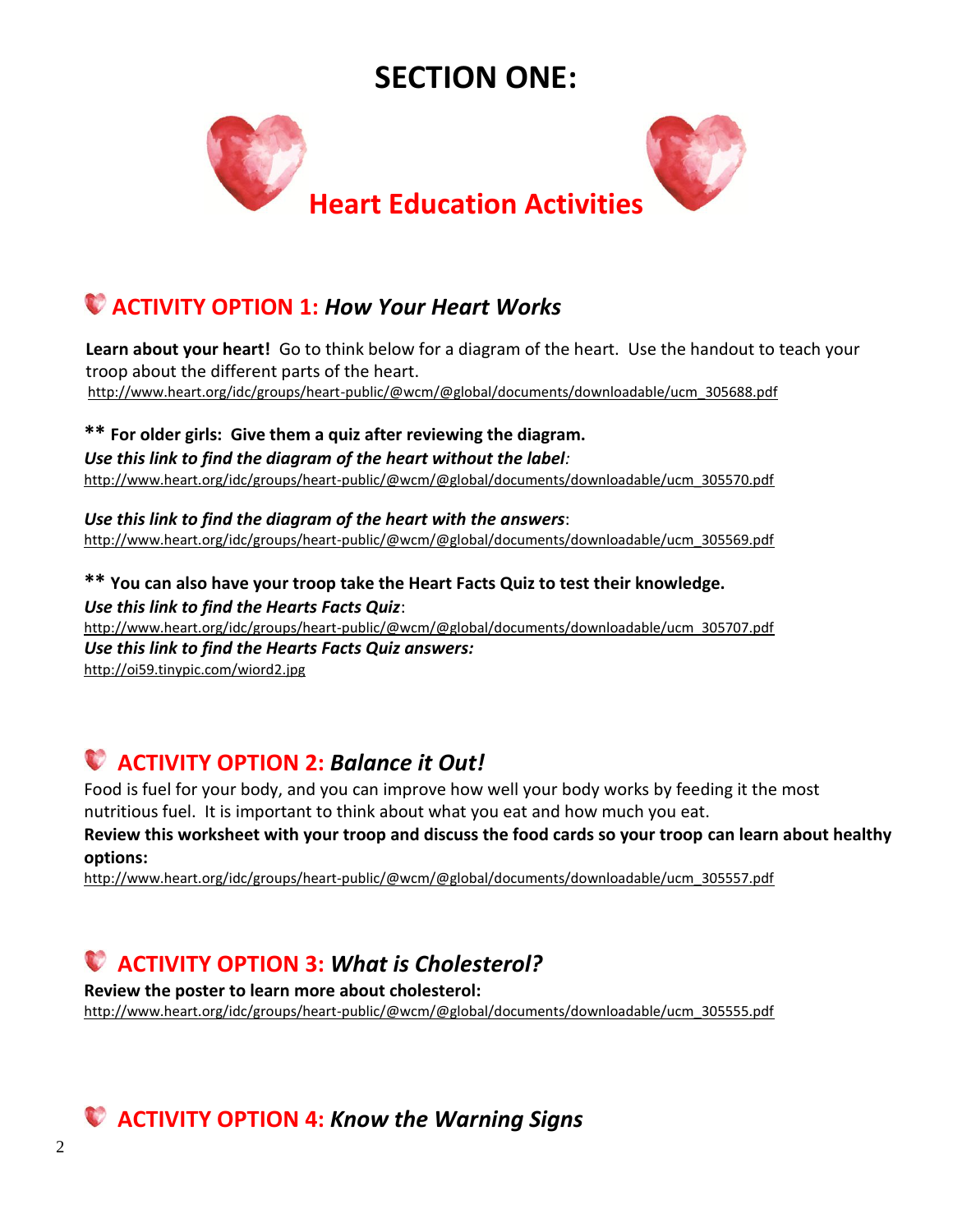Educate troop members about the warning signs of a heart attack and stroke. **Illustrate what a woman might feel when she is suffering a heart attack. Describe how the signs might differ for a woman or a man. Here are some resources to help:**

http://www.heart.org/HEARTORG/Conditions/HeartAttack/WarningsSignsof aHeartAttack/Warning-Signs-of-a-Heart-Attack UCM 002039 Article.jsp

http://www.heart.org/HEARTORG/Conditions/HeartAttack/WarningsSignsofaHeartAttack/Heart-Attack-Symptoms-in-Women\_UCM\_436448\_Article.jsp

https://www.goredforwomen.org/about-heart-disease/symptoms of heart disease in women/symptoms-of-a-stroke/

#### **ACTIVITY OPTION 5:** *Happy Hearts Poem*

**Review this cute poem with your troop.** Discuss what it means to have a Happy Heart! http://www.heart.org/idc/groups/heart-public/@wcm/@global/documents/downloadable/ucm\_313117.pdf

#### **ACTIVITY OPTION 6:** *Learn Hands Only CPR*

**Watch Hands Only CPR video and practice chest compressions to the beat of "Stayin' Alive**". Develop a quiz to discuss calling 911 and pushing hard and fast at the center of the chest. http://www.heart.org/HEARTORG/CPRAndECC/HandsOnlyCPR/Hands-Only-CPR\_UCM\_440559\_SubHomePage.jsp

### **ACTIVITY OPTION 7:** *Find Your Heart Quick!*

Cut small pieces of paper into heart shapes and write "I love my heart!" on each shape. Make one for each girl. **Ask girls if they know where their hearts are located in their bodies. Have them point to the spot. Most will point to the center of their chests.** Explain that the center is not quite the right location. First, ask girls to point to the center of their chests. Then have them move their fingers about two inches to the left. Give each girl a paper heart. Help girls secure the shapes on their chests with safety pins or tape to mark the spot where their hearts are located. Also, discuss that the heart is the size of their fist.

### **ACTIVITY OPTION 8:** *Create Your Own Activity!*

Create your own heart education activity and share it on your patch order form.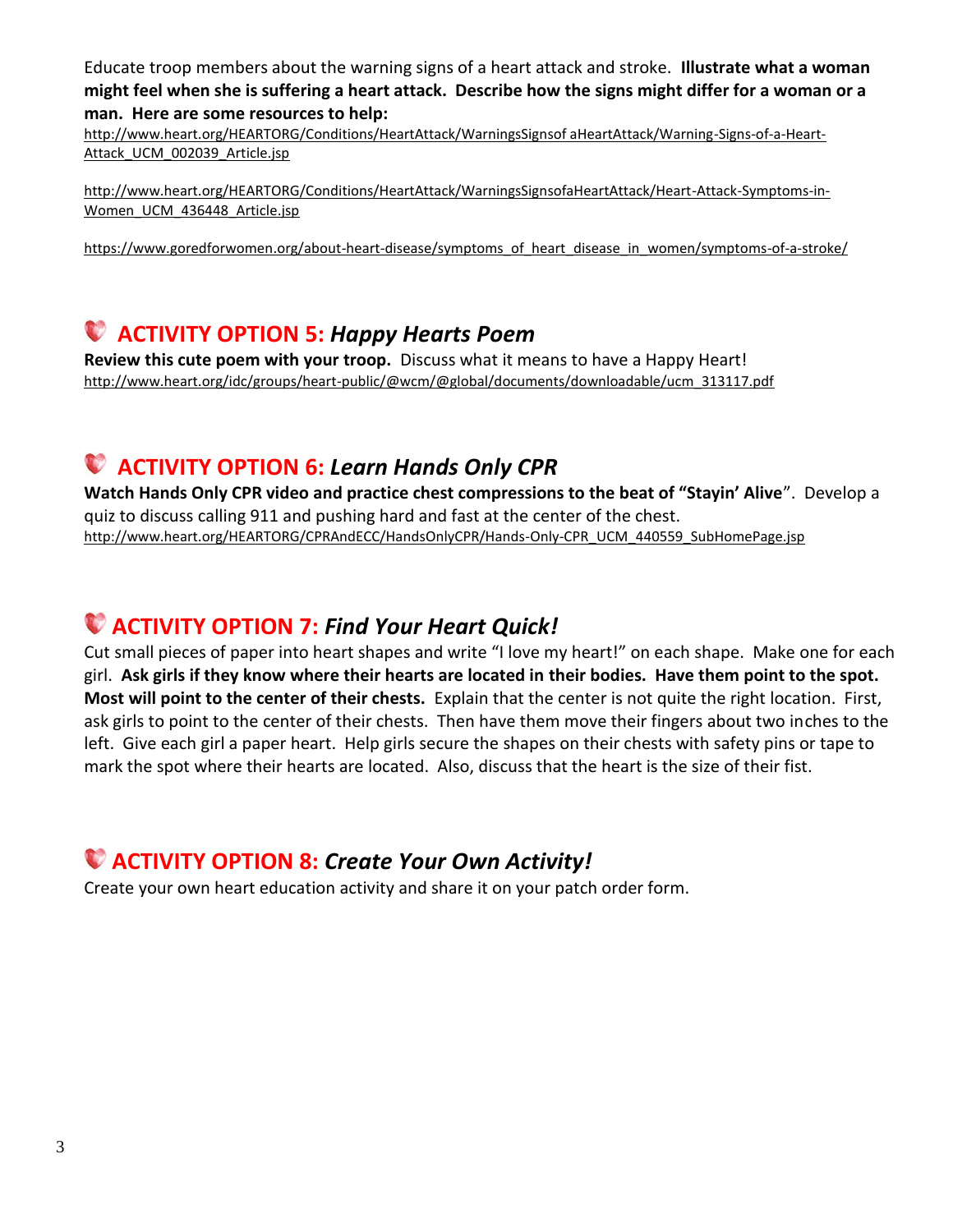### **SECTION TWO:**



### **ACTIVITY OPTION 1:** *Eating Healthy*

Making sense of food labels. **Review this handout with your troop to learn more.** http://www.heart.org/idc/groups/heart-public/@wcm/@global/documents/downloadable/ucm\_305697.pdf

*\*\* You can also review ingredients and food labels here:* http://www.heart.org/idc/groups/heart-public/@wcm/@global/documents/downloadable/ucm\_312373.pdf

## **ACTIVITY OPTION 2:** *Good vs. Bad Foods*

Learn what foods are better for your heart than others. **With your troop, cut out magazine pictures of food. Draw a line on a piece of cardboard to make two columns.** Draw a BIG heart on the top of one column and a little heart on the other column. Tape the heart-healthy foods under the big heart and unhealthy foods under the little heart. Talk about what you learned.

### **ACTIVITY OPTION 3:** *Fruit and Vegetable Taste Test*

**Have a taste test of at least five fruits or vegetables that you have never tried before.** When you are done, write a grocery list of your favorite foods to buy as snacks the next time you go to the grocery store. Here's a list of some fruits and vegetables to try (these are just to get you started!):

| <b>Vegetables</b> | <b>Fruits</b>     |
|-------------------|-------------------|
| Zucchini          | Apples            |
| Carrots           | Cantaloupe        |
| Peas              | Cherries          |
| Asparagus         | Figs              |
| <b>Broccoli</b>   | Grapes            |
| Squash            | Kiwi              |
| Cauliflower       | <b>Nectarines</b> |
| Spinach           | Mangos            |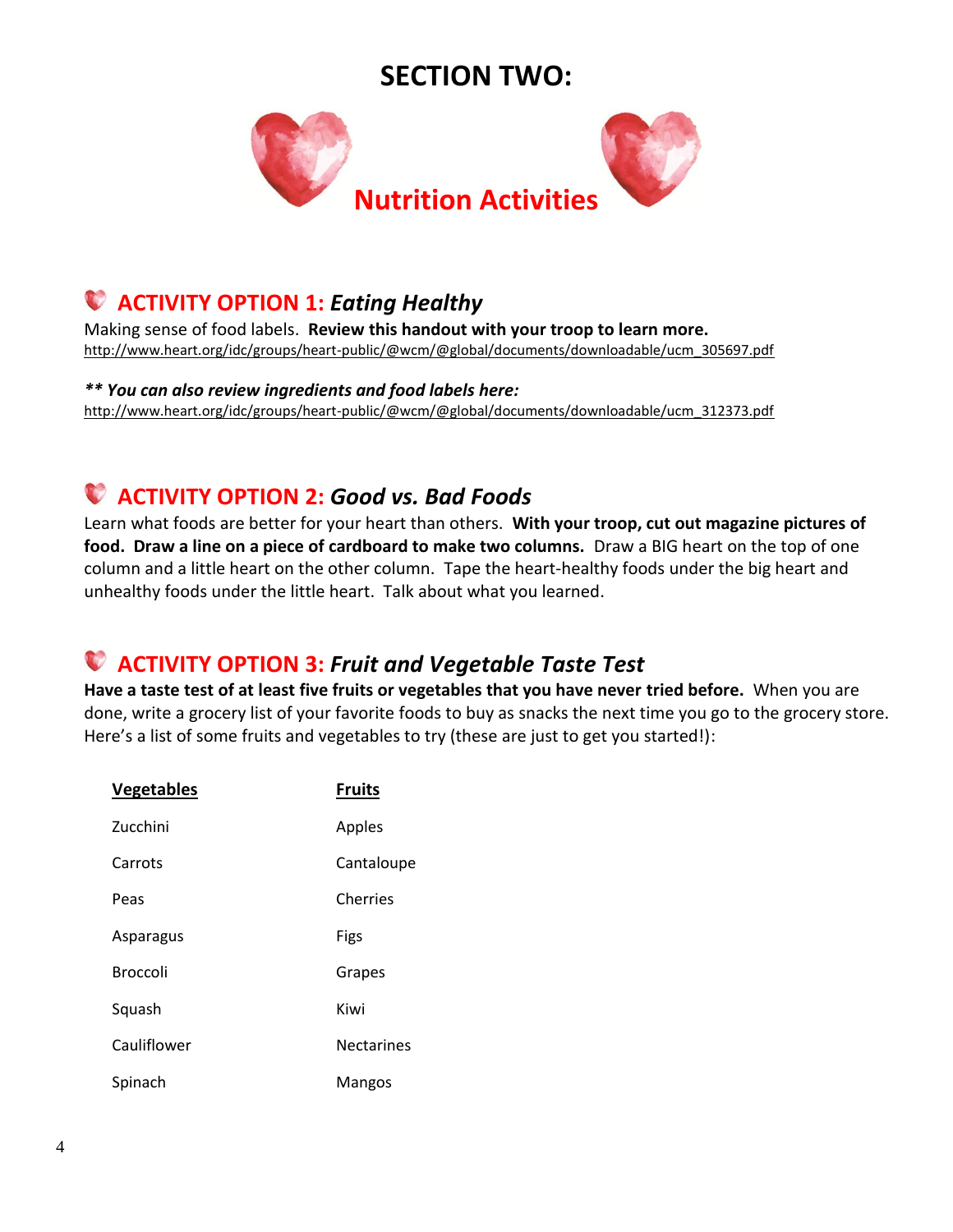### **ACTIVITY OPTION 4:** *Cooking Class*

**Host a cooking class for mothers and daughters to learn about heart healthy snacks.** Make a variety of easy healthy snacks! **Check out the link below for some tasty, healthy recipes:**  http://www.heart.org/HEARTORG/GettingHealthy/NutritionCenter/Recipes/Recipe-Collections\_UCM\_465115\_Collection.jsp?cid=4018

### **ACTIVITY OPTION 5:** *Grocery Store Tour*

**Take a field trip to a local grocery store and identify foods with high nutritional value and low nutritional value.** Discuss with your troop what you learned.

**\*\* Review these links to learn more about the foods at the grocery that have the American Heart Association Heart-Check Mark. You can also build a heart-healthy grocery list on this web site:**  https://www.goredforwomen.org/home/live-healthy/choosing-heart-healthy-groceries/

http://www.heart.org/HEARTORG/GettingHealthy/NutritionCenter/HeartSmartShopping/Heart-Check-Mark\_UCM\_300133\_Article.jsp

#### **ACTIVITY OPTION 6:** *Did You Ever Mix a Salad? (Song)*

**Review this song with your troop and talk about what you can add to a healthy salad.** http://www.heart.org/idc/groups/heart-public/@wcm/@global/documents/downloadable/ucm\_313116.pdf

### **ACTIVITY OPTION 7:** *Review The Food Groups With Your Troop*

**Use the links below to help you review the food groups.** 

http://www.heart.org/HEARTORG/GettingHealthy/NutritionCenter/HealthyEating/Suggested-Servings-from-Each- Food-Group\_UCM\_318186\_Article.jsp

http://www.heart.org/idc/groups/heart-public/@wcm/@global/documents/downloadable/ucm\_313194.pdf

### **ACTIVITY OPTION 8:** *Water is Important*

Whether you sip it or swig it, you need water to survive. All living things do. Water makes up more than half your body weight. Drinking water regularly does more than quench your thirst. It helps nourish your body with nutrients. **Review these 5 ways to add more water to your diet.** http://www.heart.org/idc/groups/heart-public/@wcm/@global/documents/downloadable/ucm\_305494.pdf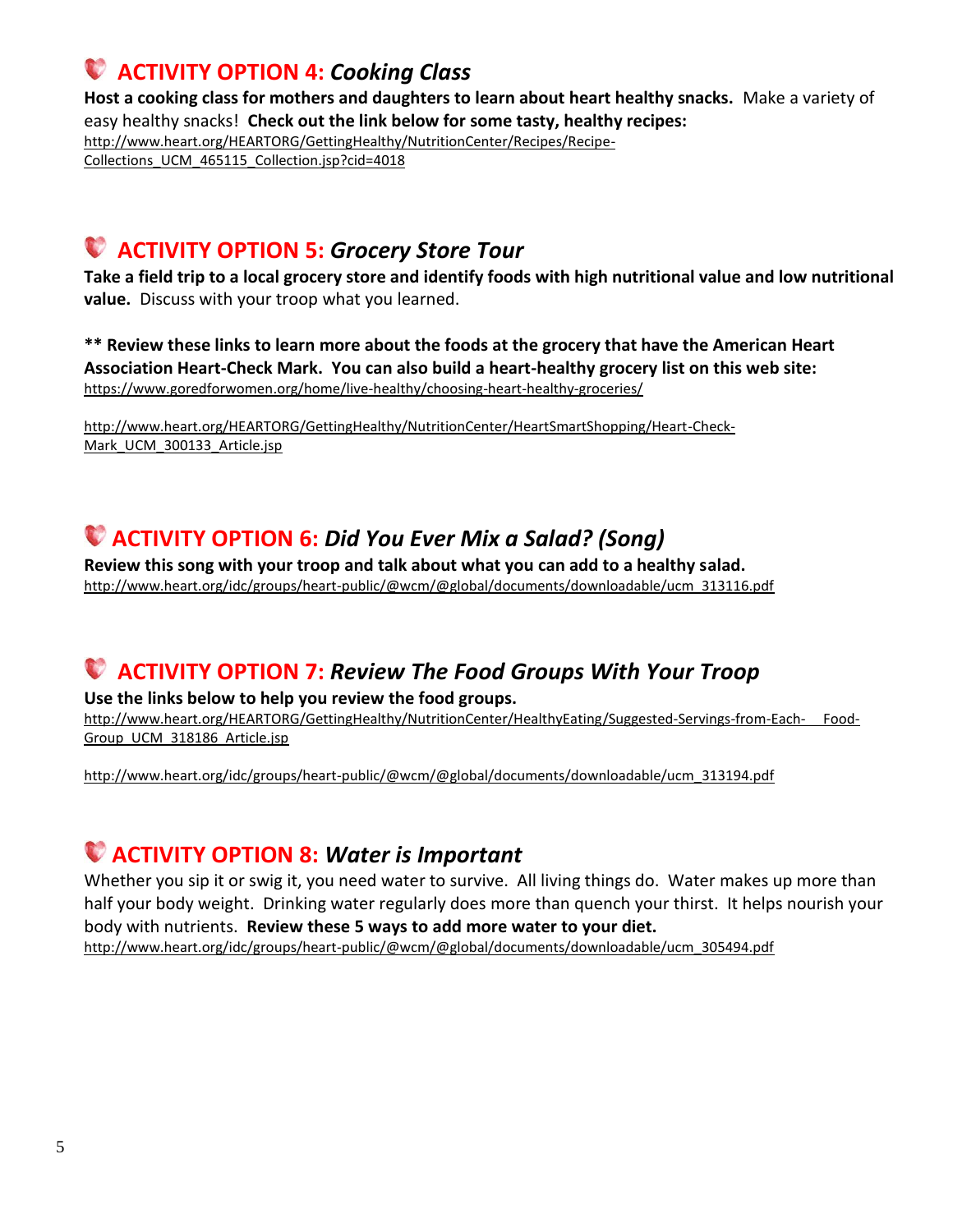### **ACTIVITY OPTION 9:** *What is a Snack?*

**Show your troop that eating a variety of foods keeps us healthy.**

#### **Materials:**

"Choose a Heart-Healthy Snack!" Coloring Activity Sheet (link below): http://www.heart.org/idc/groups/heart-public/@wcm/@global/documents/downloadable/ucm\_313275.pdf

Distribute "Choose a Heart-Healthy Snack!" activity sheet. Ask girls to identify the foods and ask them what this group of foods might be called. Help them conclude that the foods are snacks. Name each snack and ask girls whether they have ever eaten that snack and whether they liked the snack. Then ask them to name other foods that they eat as snacks at home or at school.

Suggest that the girls make a variety of healthful snacks either at school or at home. As they eat their snacks, discuss what makes the snacks healthful choices. The girls can color their activity sheets for display. **Explain the importance of choosing a healthy snack.**

### **ACTIVITY OPTION 10:** *Making Choices Quick Activity*

**Bring in several food sections from the newspaper. Display some of the food ads as you discuss with the girls the importance of making wise food choices.** Invite girls to tell what they think makes a food a healthy choice. Help them conclude that it is important to eat a variety of different kinds of foods and that some foods should be eaten more than others. Divide the group and ask small groups of girls to study the ads and write a shopping list of foods they would buy to make a healthy meal. Ask girls to calculate the cost of the ingredients of the meal.

### **ACTIVITY OPTION 11:** *Building A Healthy Plate*

**Discuss the importance of building a healthy plate and choose an activity from the "My Plate Kids' Place" website:** http://www.choosemyplate.gov/kids-activity-sheets

#### **ACTIVITY OPTION 12:** *Create Your Own Activity*

Create your own nutrition activity and share it on your patch order form.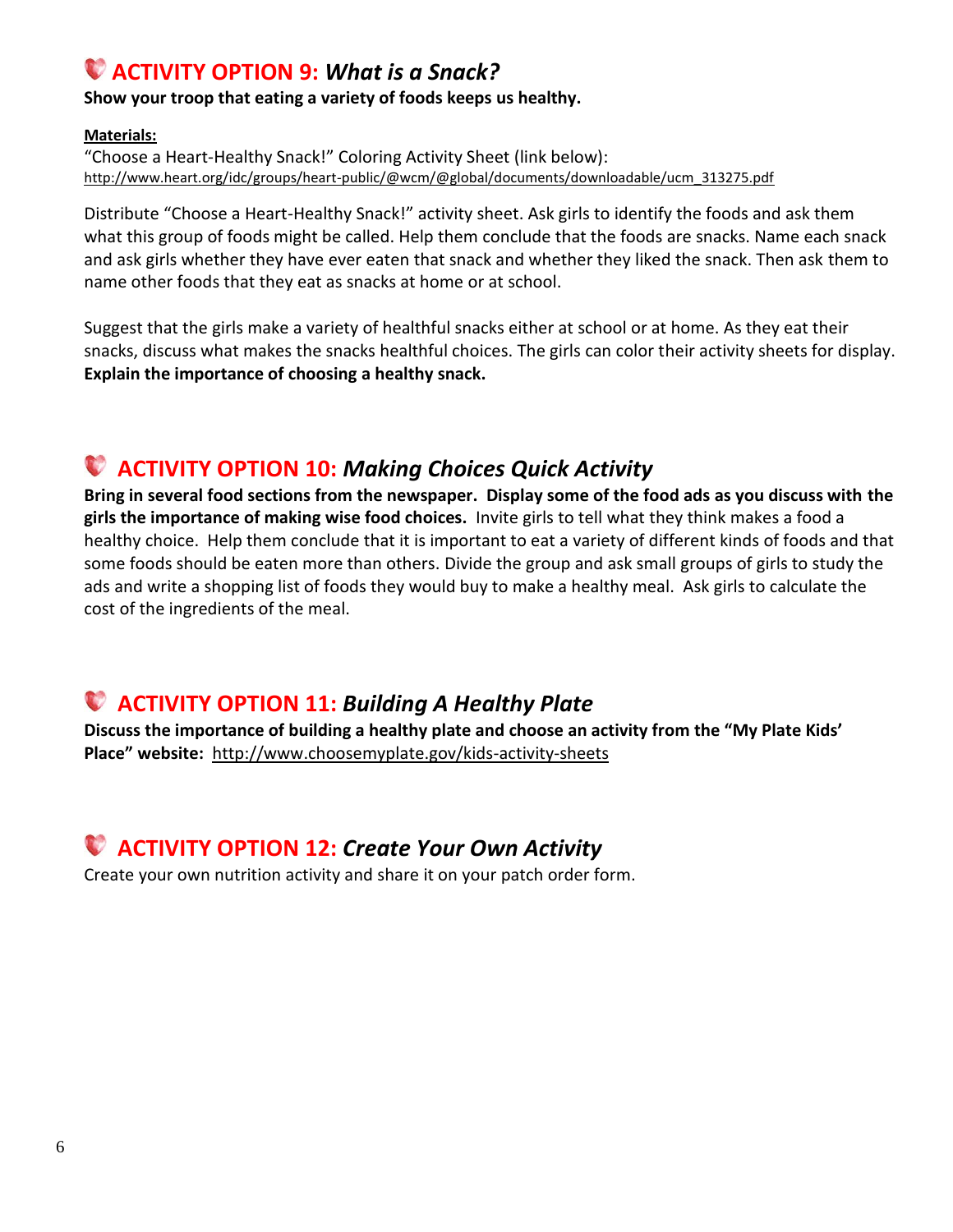## **SECTION THREE:**



### **ACTIVITY OPTION 1:** *Why Should I Exercise?*

Host a discussion about why it's important to exercise. **Make a list of your favorite activities and try one new physical activity like jump roping or hip-hop.** Use this Activity Pyramid worksheet to learn the importance of exercise.

http://www.heart.org/idc/groups/heart-public/@wcm/@global/documents/downloadable/ucm\_305553.pdf

## **ACTIVITY OPTION 2:** *How Fit Am I?*

**List your physical activities on the** *element of fitness* **and then rate them.** Use this worksheet to help you: http://www.heart.org/idc/groups/heart-public/@wcm/@global/documents/downloadable/ucm\_312362.pdf

*\*\* Use this activity log to track your fitness over a week. This can help you figure out if you need more fitness and activity in your daily activities:*  http://www.heart.org/idc/groups/heart-public/@wcm/@global/documents/downloadable/ucm\_313064.pdf

### **ACTIVITY OPTION 3:** *Heart Mini Marathon & Walk and HeartChase Northern Kentucky*

**Gather your troop members and join the Heart Mini Marathon and Walk in Cincinnati.** There is even a Kids Fun Run for the younger troops.

Visit this website for more details: www.HeartMini.org

**Create teams for the Newport Heart Chase.** Teams of 2-5 people will compete against other teams in a chase through the Newport on the Levee community.

For more information on HeartChase please visit: www.heartchase.org or call Amanda Mills at 513.842.8872.

### **ACTIVITY OPTION 4:** *Participate In Your School's Jump Rope for Heart Event*

Design your own *Go Red* Girl Scout T-Shirt to show your Girl Scout pride. http://www.heart.org/HEARTORG/Giving/Forindividuals/JoinanEvent/Jump-Rope-for-Heart-Event\_UCM\_315609\_SubHomePage.jsp or call Tiffany Heath 513.225.6690.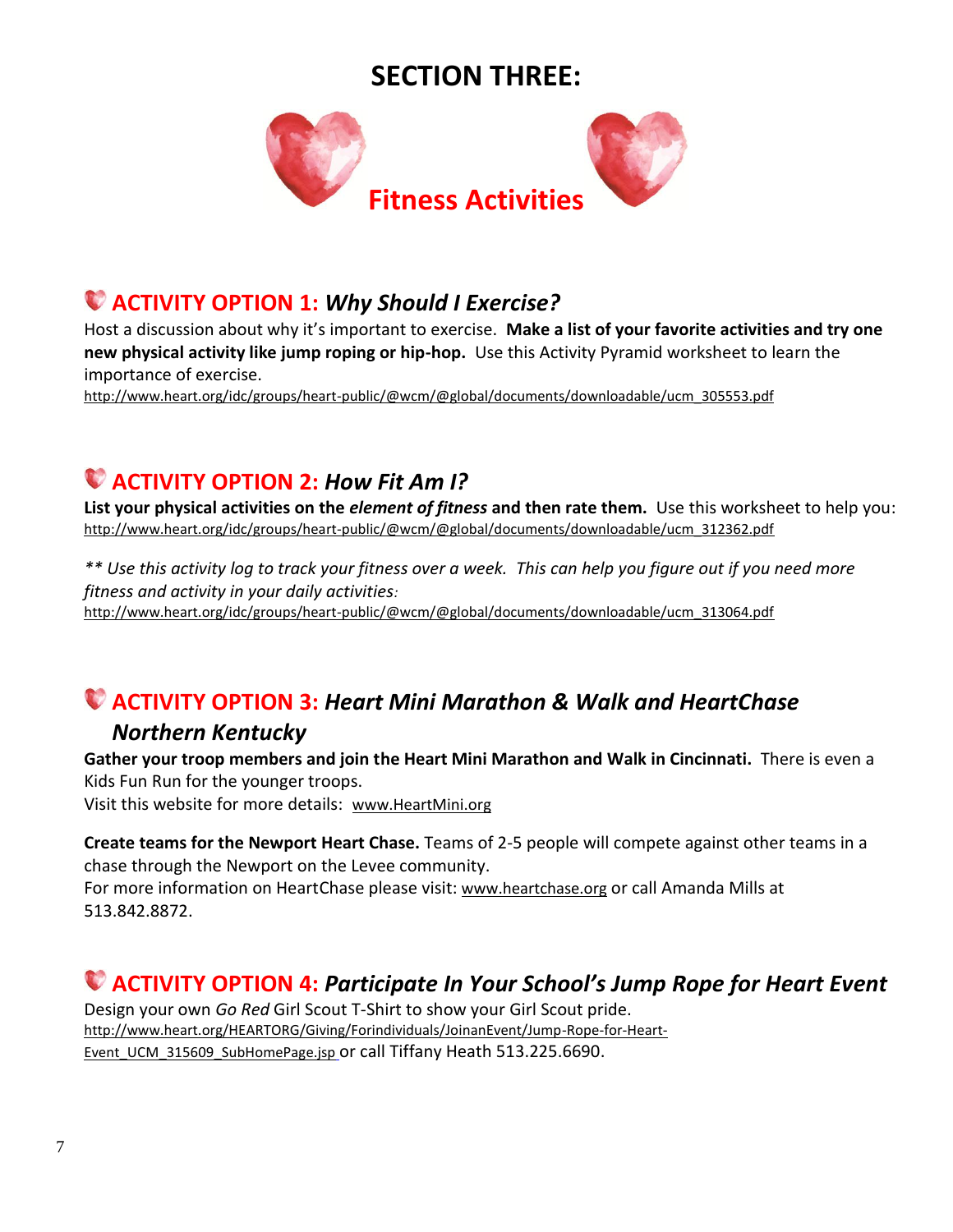### **ACTIVITY OPTION 5:** *Wii Fit!*

Bring a Wii to your troop meeting and challenge troop members to a friendly competition of boxing or tennis, or try Wii Fit Exercise together.

#### **ACTIVITY OPTION 6:** *Sports, Dance and Fun!*

If you are on a sports team, dance or participate in another activity that gets your heart pumping, please write a poem about how you feel when you are active.

## **ACTIVITY OPTION 7:** *Smile for Physical Activity Quick Activity*

 Give each girl two heart shapes and a tongue depressor or frozen dessert stick. Have girls draw a happy face on one heart shape and a sad face on the other. Help them use paste or glue to attach both faces to the stick on opposite sides.

As they say the rhyme, children can show the happy or sad face.

When I sit around too much, my heart is sad.

When I move around enough, my heart is glad.

Invite girls to take turns showing the happy face on their puppets and telling about the physical activities that they like to do.

### **ACTIVITY OPTION 8***: Heart Rate Pulse Count*

**Purpose:** Getting your heart rate up for a healthy heart.

With exercise, the heart becomes a strong and efficient pump that circulates blood to all parts of the body. Arteries are the blood vessels that have a pulse. The heart beats faster while exercising because the muscles need extra oxygen to keep working. It is important to always begin slowly and end slowly when you exercise. (Sequence example: Walk, stretch, jump rope/jog, walk, stretch). Your heart beats at a different rate when doing various types of physical activity. The more active you are, the faster it beats. Each person should participate in a moderate activity that raises the heart rate for at least 30 minutes each day. By exercising each day, the heart stays in good shape and will work more efficiently. Girls will discover that their heartbeat or "pulse" rate will increase as a direct result of physical activity. They will also learn that it's important to exercise the heart every day. Younger students will learn how their heart rate changes with certain types of activities.

**Materials:** Stethoscope for teacher and/or students or a picture of one to explain how the doctor hears your heartbeat. (Not necessary – can find the artery in the neck and count the number of beats. Pencils and paper for older students.

Watch or clock with second hand.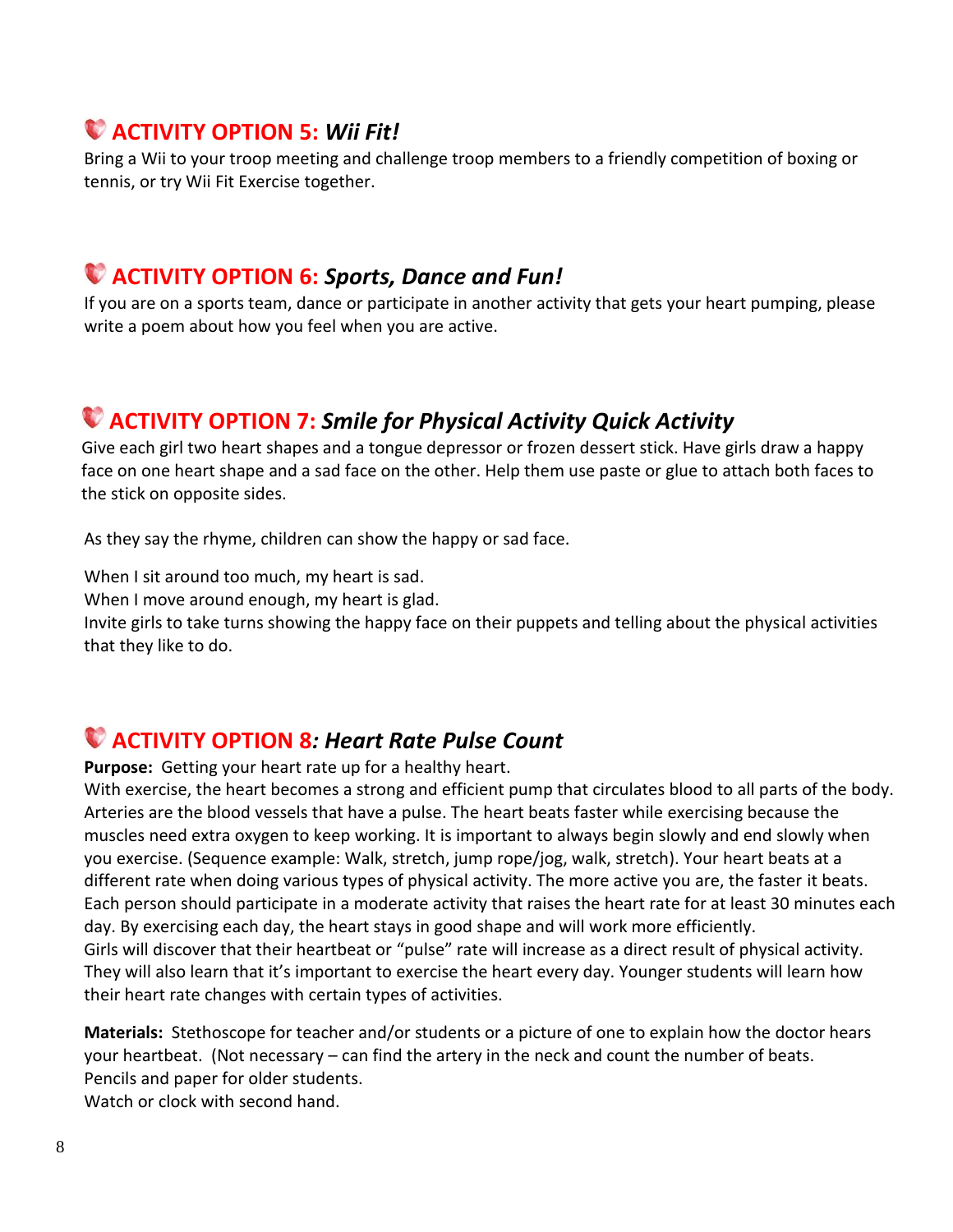Different types of music for different activities. (Slow music for walking, faster music for fast walking or skipping, faster music for more strenuous activities like jumping rope.)

**Set Up:** Arrange girls so they have room for the physical activity but can see the leader. Introduce the word "pulse" and ask if anyone knows what it means. Explain that your pulse can be felt on certain parts of the body (arteries) like the wrist and neck. Have everyone "check" her pulse. Explain that the doctor uses a stethoscope to listen to a patient's beating heart. The heartbeat is also referred to as the "PULSE." Ask: "Have you ever felt changes in your heartbeat? Why do you think your heartbeat changes?" Inform girls that today they will find their pulse after doing different levels of activity. Girls will learn how to count their pulse and figure out their heart rate

**Procedure:** Ask the girls to check their pulse while being very still. (Older girls count pulse for 10 seconds and multiply the number by 6 to get their resting heart rate, and then write that down on their paper.) Girls who are not able to multiply quickly may use the easier version of counting their pulse for 6 seconds and adding a 0 to the number (ex. 6=60).

Play slow music and have the girls to walk quietly in place or around the room. Then have them stop and take their pulse. Older kids count, multiply and write the number down.

### **ACTIVITY OPTION 9:** *Path to a Healthier Heart*

Remind girls that physical activity is good for the heart because, like other muscles, the heart muscle works better when it gets exercise. Ask girls to trace their footprint on a sheet of drawing paper or construction paper. On the footprint, have them write instructions for a simple activity, such as "Do ten jumping jacks." or "Do five curl-ups."

Make a path by taping the footprints around the edge of the meeting room or in a gym. Invite girls to exercise their heart muscle and their other muscles by following the path and performing the activities written on the footprints.

#### **ACTIVITY OPTION 10:** *Create Your Own*

Create your own fitness activity and shore it on your patch order form.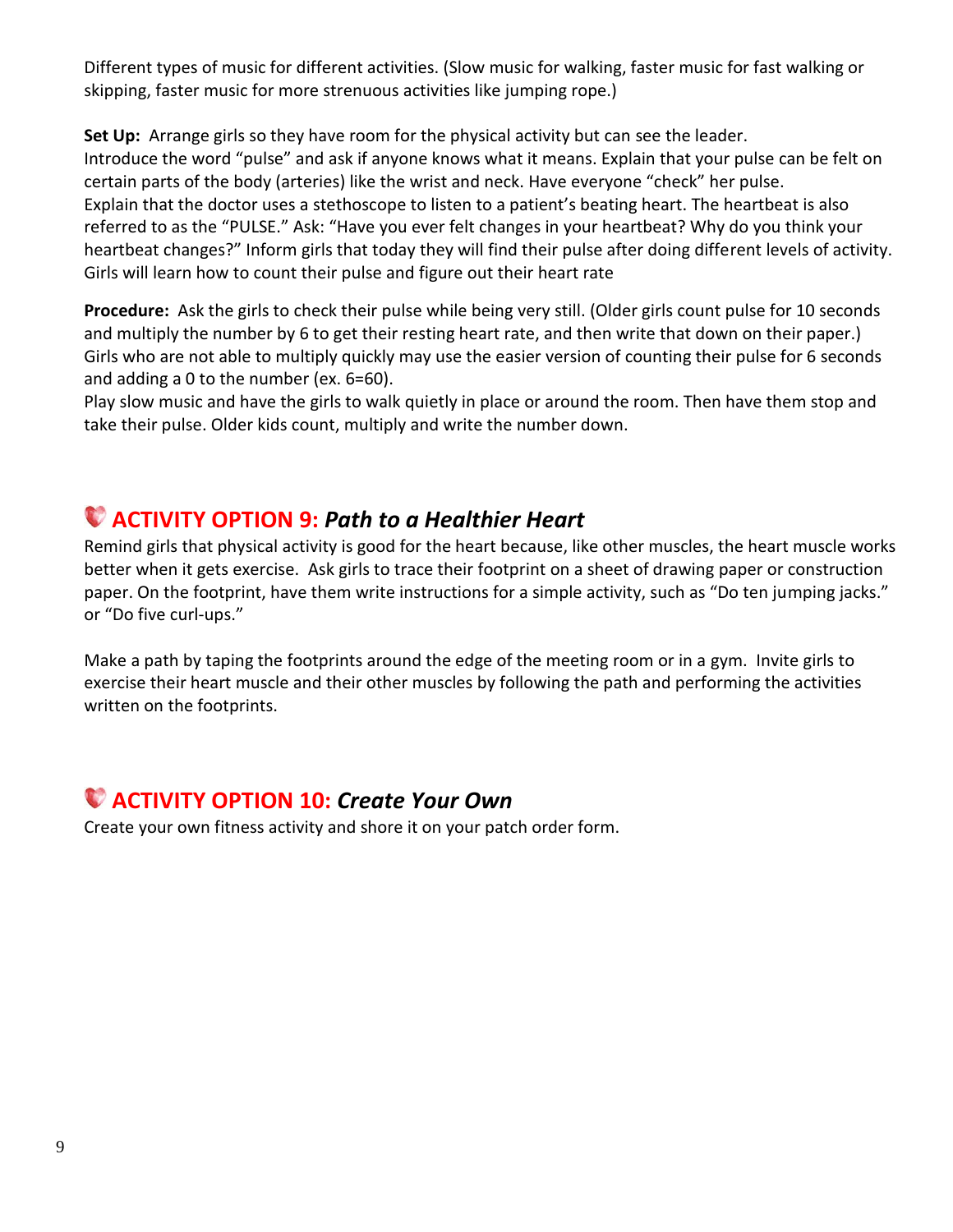## **SECTION FOUR:**



#### **ACTIVITY OPTION 1:** *Target Tobacco Game*

To play this game, you need a beanbag and a target.

Using a marker on a sheet of mural paper, draw and label a large target. Place the target on the floor, and let students take turns tossing the beanbag onto the target from a distance of about six feet.

They score points by giving reasons for not using tobacco, naming parts of the body affected by smoking or chewing tobacco, or creating a slogan, depending on the section of the target the bean bag lands on.

### **ACTIVITY OPTION 2:** *A Bunch of Reasons Not to Smoke Quick Activity*

Ask girls to think of reasons why it is smart not to smoke. List the reasons on the chalkboard as girls name them. Depending on their knowledge level….

- 1. Smoking makes the heart beat faster
- 2. It temporarily raises blood pressure
- 3. It makes the arteries smaller and harder
- 4. And it makes breathing harder
- 5. Smoking is messy
- 6. It makes clothes, hair and breath smell bad
- 7. It makes a smoker's teeth yellow; it pollutes the air
- 8. It hurts others who breathe the smoke…secondhand smoke

### **ACTIVITY OPTION 3:** *Jump Rope Rhymes*

Girls can jump rope and sing rhymes, teaching them about not smoking or being around secondhand smoke. Girls will learn that smoking and secondhand smoke are not good for the heart. If you smoke or are around secondhand smoke, your heart and lungs can be damaged and will not work as efficiently.

> Please be smart Says your heart Smoking is something You shouldn't start

**No Smoking Rhyme No Secondhand Smoke Rhyme**  We're not joking. We don't like smoking. It ruins our air. That's why we care. We're not joking. We don't like smoking.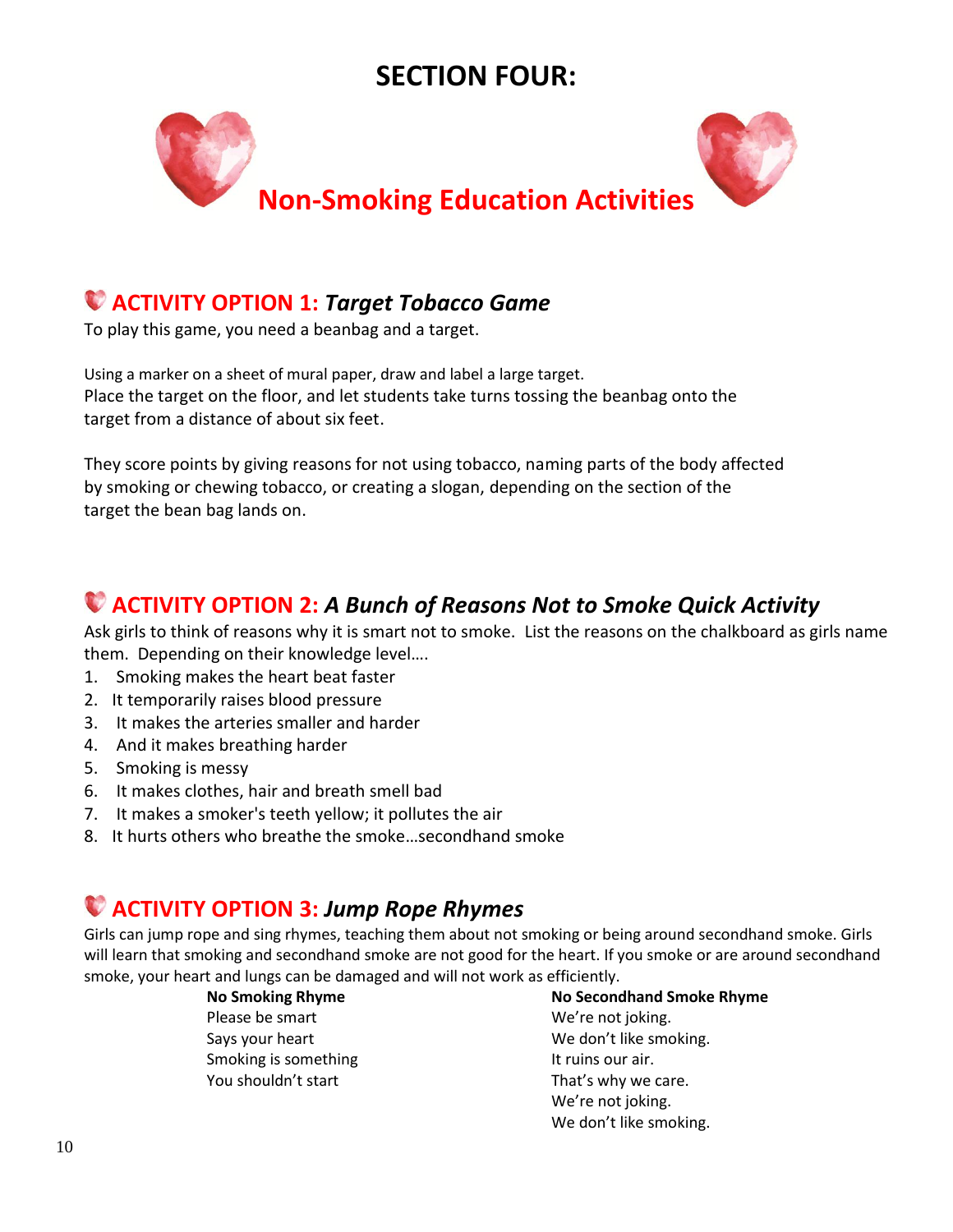### **ACTIVITY OPTION 4:** *Stay Smoke-Free*

Discuss why smoking and second hand smoke are bad for you. Encourage your friends and family to stay smoke-free and take the smoke-free pledge.

http://www.heart.org/idc/groups/heart-public/@wcm/@fdr/documents/downloadable/ucm\_432807.pdf

### **ACTIVITY OPTION 5:** *Discuss some of the Harmful Chemicals Found in a*

#### *Cigarette*

https://www.heart.org/HEARTORG/GettingHealthy/HealthierKids/LifesSimple7forKids/Hey-Kids-Dont-Smoke-Use-Smokeless-Tobacco-or-Nicotine-Products\_UCM\_466542\_Article.jsp

### **ACTIVITY OPTION 5:** *Create Your Own Activity*

Create your own non-smoking educational activity and share it on your patch order form.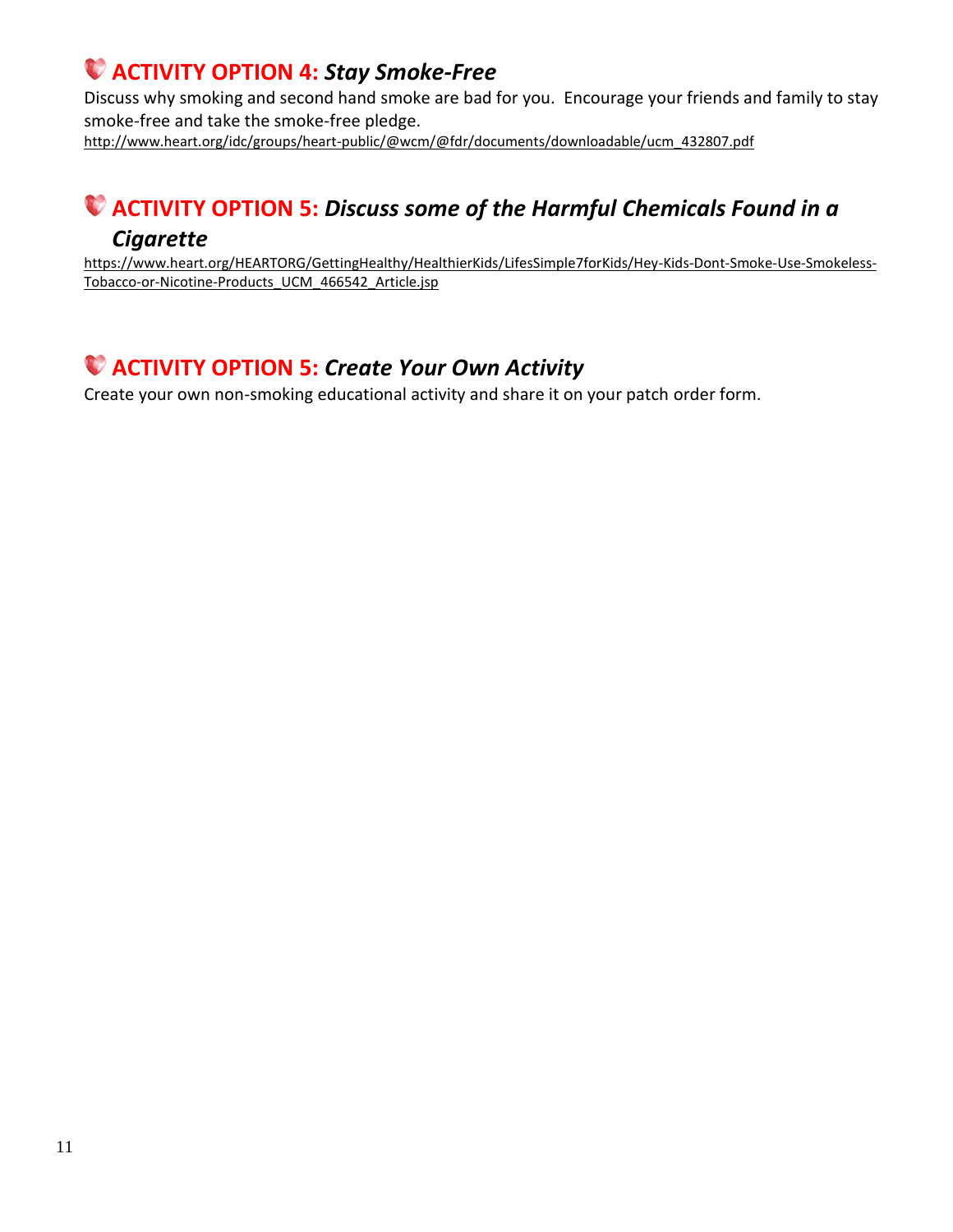## **SECTION FIVE:**



### **ACTIVITY OPTION 1:** *Spread The Red!*

Make a card for a woman in your life telling her you love her and that she should love her heart. Include tips on staying heart-healthy.

### **ACTIVITY OPTION 2:** *Family History*

Learn your family's heart health history by completing the Family Tree. http://www.heart.org/idc/groups/heart-public/@wcm/@fc/documents/downloadable/ucm\_312386.pdf More information on family history and heart disease. https://www.goredforwomen.org/know-your-risk/find-out-your-risk/family-history-heart-disease/

#### **ACTIVITY OPTION 3:** *Heart Healthy Meals*

Cook a heart healthy meal for your family. For heart healthy recipe ideas, visit http://www.heart.org/HEARTORG/GettingHealthy/NutritionCenter/Nutrition-Center\_UCM\_001188\_SubHomePage.jsp

### **ACTIVITY OPTION 4:** *Make a Pledge*

Design a pledge form for your parents, grandparents, aunts, uncles to sign to show their pledge to be heart healthy. Encourage them to visit the link below and get their heart score. http://www.heart.org/HEARTORG/Conditions/My-Life-Check---Lifes-Simple-7\_UCM\_471453\_Article.jsp

### **ACTIVITY OPTION 5:** *Create Your Own*

Create your own family activity and share it on your patch order form.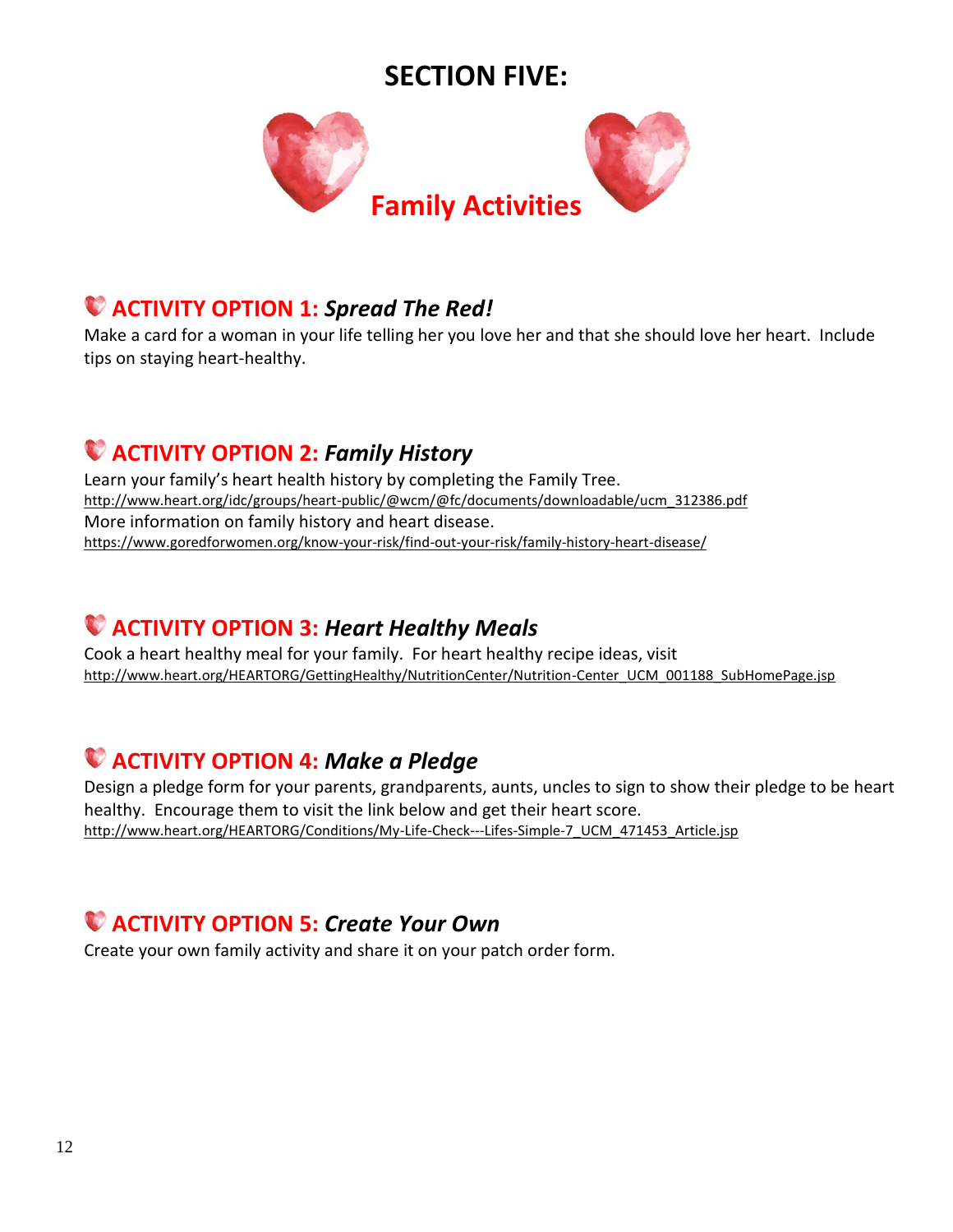### **SECTION SIX:**



## **ACTIVITY OPTION 1:** *Wear Red on National Wear Red Day*

**February 5, 2016 is National Wear Red Day**. Wear red and promise to eat healthy and exercise. Invite one woman that you love to join you!

### **ACTIVITY OPTION 2:** *Set Health Goals with Those You Love*

Encourage your classmates, friends, family and teachers to stay healthy and love their heart.

### **ACTIVITY OPTION 3:** *Volunteer*

*For those troops that are age 14 – 18*: To learn more about becoming a teen volunteer at St. Elizabeth Healthcare visit our website at http://www.stelizabeth.com/volunteerservices/teenvolunteers.aspx or call 859.212.5375 for the application. You can choose between our summer, school year or high school Internship Program. (All applicants must undergo an interview and orientation process, as well as TB testing).

## **ACTIVITY OPTION 4:** *Singing For Heart Health*

Write a song about heart disease and share it with your troop.

### **ACTIVITY OPTION 5:** *Poetry To Your Heart*

Write a poem about heart disease awareness and share it with your troop.

### **ACTIVITY OPTION 6:** *National Eating Healthy Day*

National Eating Healthy Day is on the first Wednesday in November. Plan to cook a healthy dinner using at least one item from each of 5 food groups. To learn more about this event visit http://www.heart.org/HEARTORG/GettingHealthy/NutritionCenter/National-Eating-Healthy-Day-2013\_UCM\_454414\_Article.jsp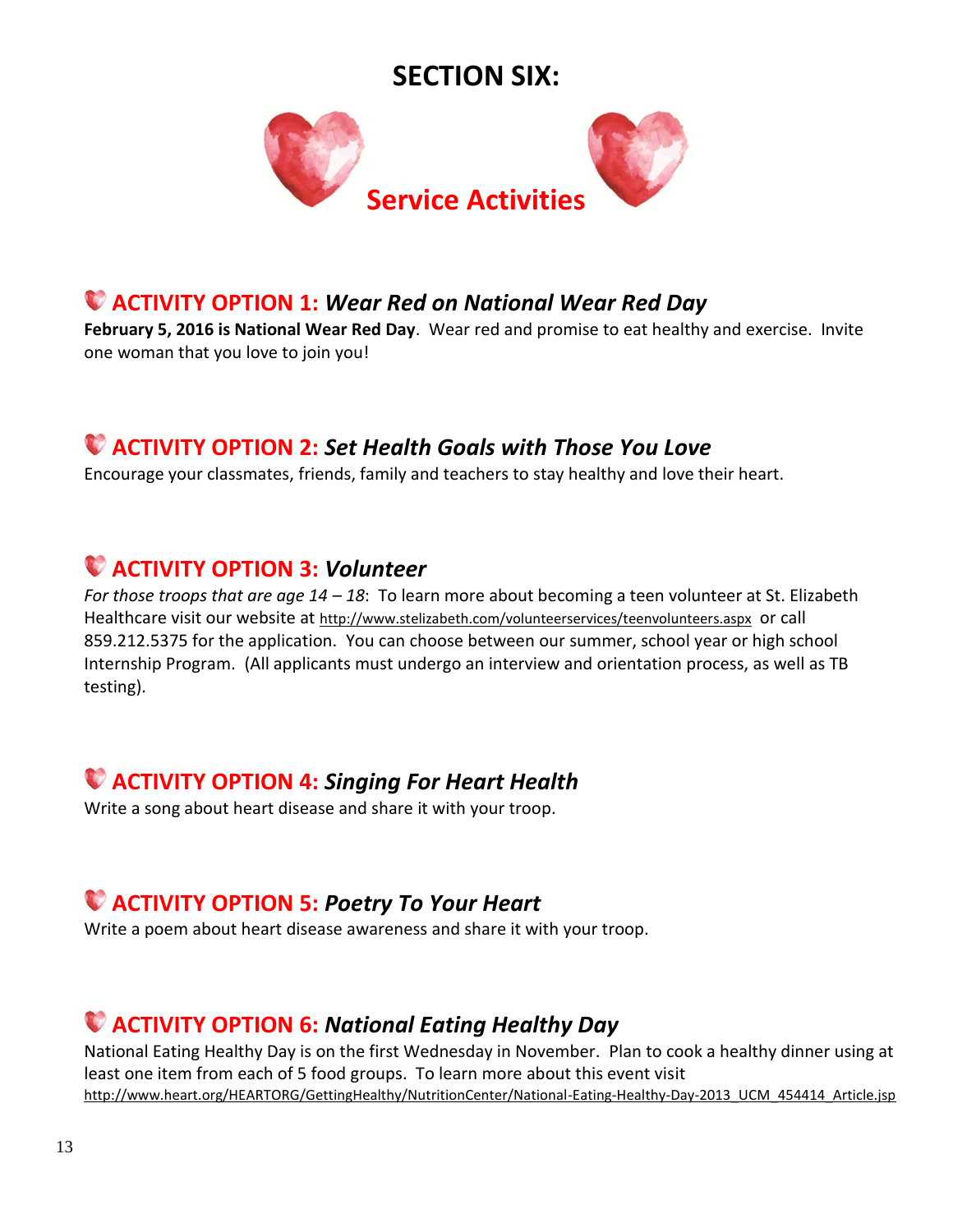### **ACTIVITY OPTION 7:** *In Case of an Emergency*

Complete this card so you know how to react when there is an emergency at your house. http://www.heart.org/idc/groups/heart-public/@wcm/@global/documents/downloadable/ucm\_305552.pdf

### **ACTIVITY OPTION 8:** *Create Your Own*

Create your own service activity and share it on your patch order form.